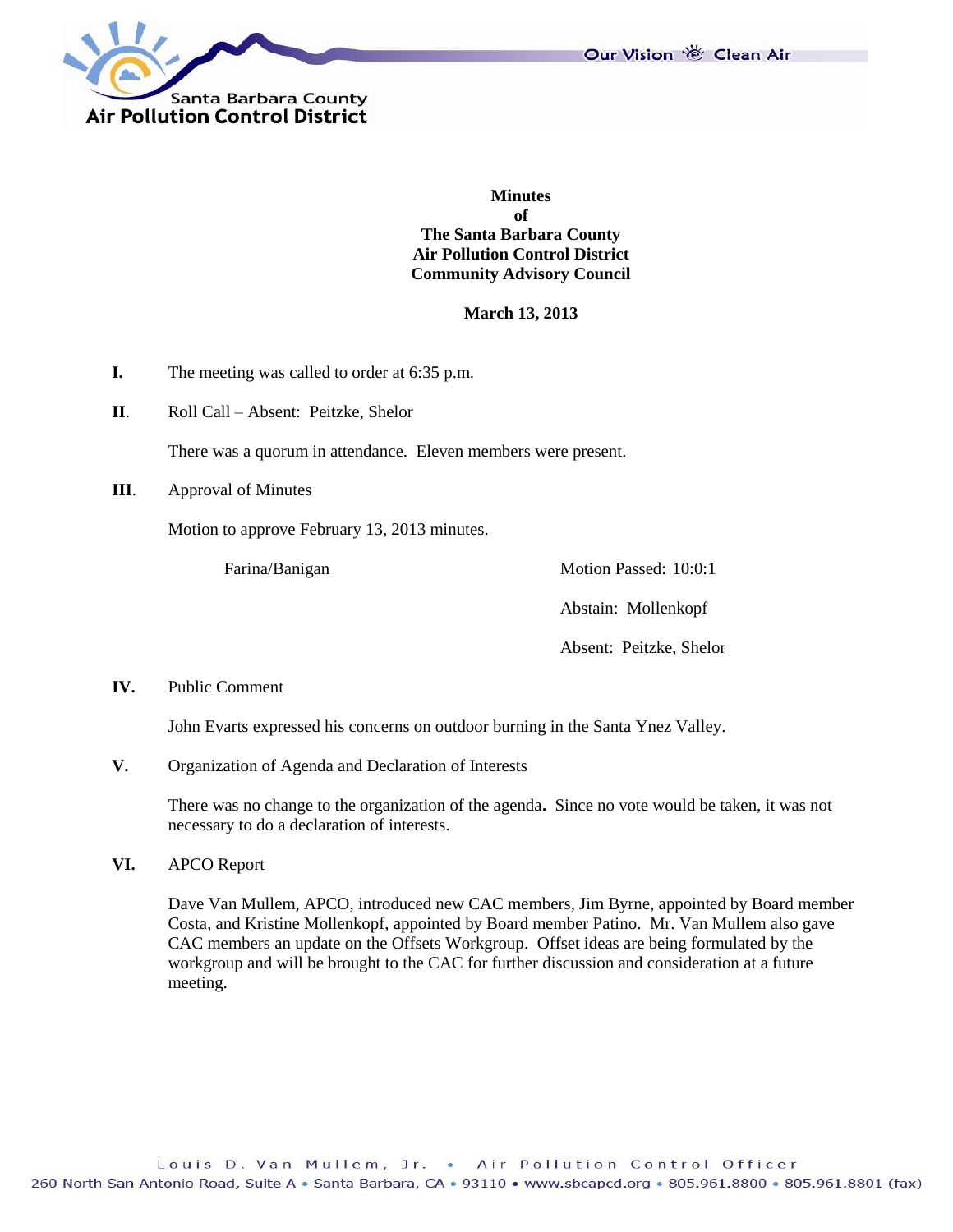CAC Minutes March 13, 2013 Page 2

### **VII.** New Business

A. Discuss and consider the draft 2013 Clean Air Plan Chapter 1 – Introduction.

Dr. Ron Tan of the APCD reviewed the Introduction and Table of Contents to the draft 2013 Clean Air Plan. Dr. Tan let members know that at the May CAC meeting, Chapter 5, *Transportation Control Measures*, prepared by the Santa Barbara County Association of Governments, would be provided for the CAC's review, and the entire plan would also be brought to the CAC for consideration and recommendation to the APCD Board for adoption.

B. Discuss and consider the draft 2013 Clean Air Plan Chapter 2 – Local Air Quality.

Joe Petrini of the APCD reviewed the county's climate and air quality assessments as indicated in the graphs and tables in the chapter. Staff addressed questions regarding the data.

C. Discuss and consider the draft 2013 Clean Air Plan Chapter 3 – Emissions Inventory.

Joe Petrini explained the emission inventory process and reviewed the graphs and tables in the chapter. Several suggestions were made by the CAC for inclusion in the final Plan.

# **VIII.** Adjourn

The meeting was adjourned at 8:20 p.m.